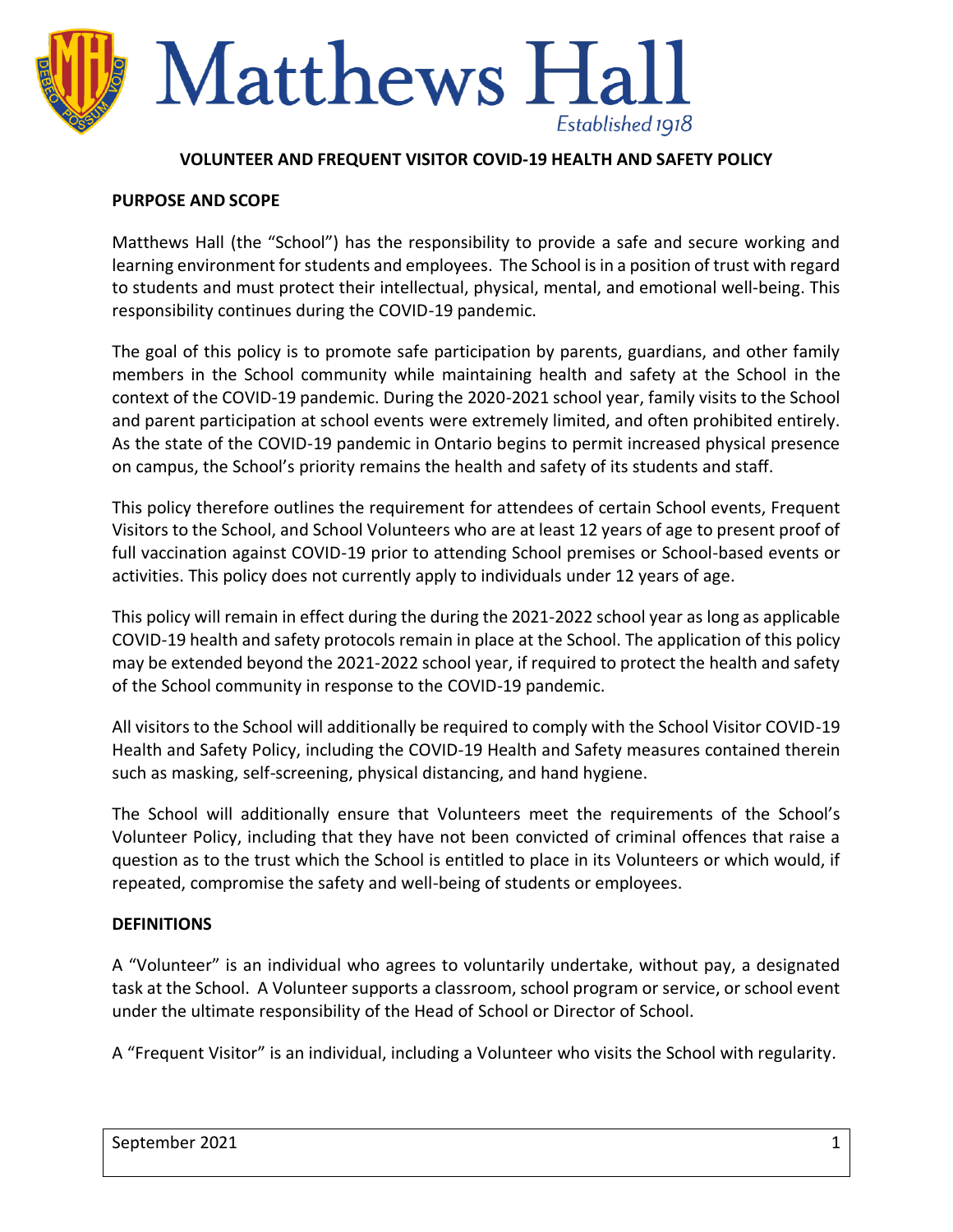An "Indoor School Event" is an event organized by or in conjunction the School, or on School premises, which may be attended by parents, guardians, or other visitors to the School. Indoor School Events may include, but are not limited to, indoor sporting events, assemblies, theatrical performances, graduation ceremonies, Board of Governors meetings, parent association meetings, and any other visitor to the School that places visitors in a group setting.

## **BACKGROUND**

The Government of Canada currently has authorized a number of COVID-19 vaccines for use in Canada, for individuals 18 years of age and older (or 12 years of age and older for the Pfizer-BioNTech COVID-19 vaccine). The National Advisory Committee on Immunization (NACI) has stated that in clinical trials, all approved COVID-19 vaccines are efficacious in the short term against symptomatic, confirmed COVID-19 disease.

The School has obligations under the OHSA to take *every precaution reasonable in the circumstances* to protect the health and safety of a worker.

The objective underlying this Policy is to provide a healthy and safe school environment for students, teachers and staff, and safeguard the broader communities in which they live.

Safe and reliable vaccines are an important tool to help stop the spread of COVID-19, build immunity in Ontario and protect our communities. As a school, we have a heightened responsibility to ensure we are doing everything we can to protect our staff, students and their families. As the majority of roles at the School involve close contact with students and staff members, the School has determined that vaccinations of teachers and school staff are mandatory, with certain accommodations or exemptions, as set out in this Policy.

Effective September 22, 2021, the School is required by the Ontario Government to ensure that all visitors provide proof of identification and of being fully vaccinated against COVID-19 at the point of entry to certain events, including indoor areas of meeting and event spaces, indoor sports and recreational facilities, and indoor concert venues and theatres.

# **PROOF OF VACCINATION**

Prior to any Volunteer, Frequent Visitor, or attendee of an Indoor School Event attending School premises or attending a School event, they will be required to present proof of identification and of being fully vaccinated against COVID-19.

For the purpose of this policy, a person is fully vaccinated against COVID-19 if they have received:

> a) the full series of a COVID-19 vaccine authorized by Health Canada, or any combination of such vaccines;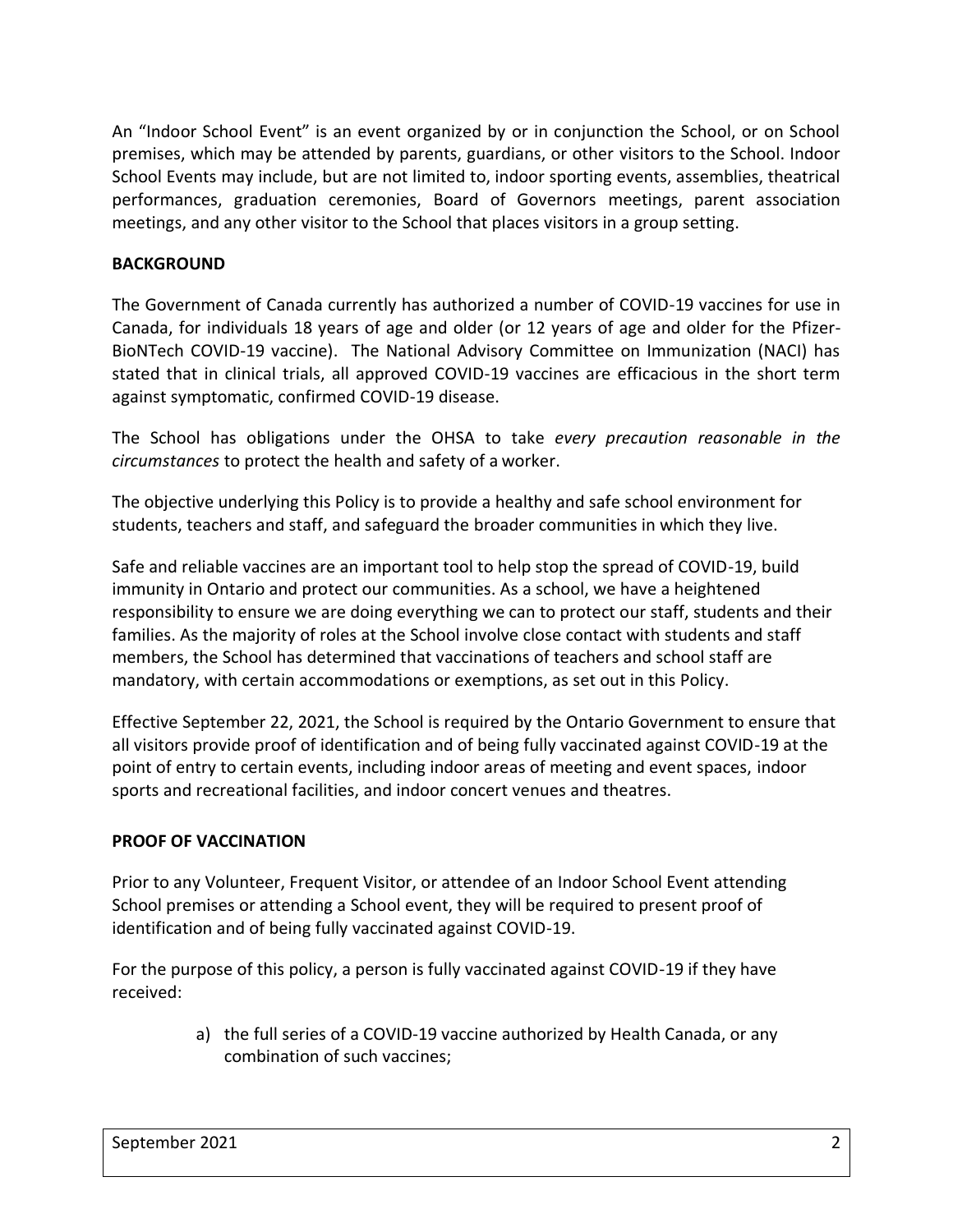- b) one or two doses of a COVID-19 vaccine not authorized by Health Canada, followed by one dose of a COVID-19 mRNA vaccine authorized by Health Canada; or
- c) three doses of a COVID-19 vaccine not authorized by Health Canada.

Additionally, an individual must have received their final dose of the COVID-19 vaccine at least 14 days before being considered fully vaccinated.

Volunteers to the School will be asked to provide proof of identification and of being fully vaccinated against COVID-19, which will be held in accordance with the School's privacy policy and all applicable privacy laws. Proof of vaccination will be kept in a confidential file, stored in a secure location.

Frequent Visitors and attendees of Indoor School events will be required to present proof of identification and of being fully vaccinated against COVID-19 at the point of entry to the School or School event. Their proof of identification and of being fully vaccinated against COVID-19 will not be retained by the School.

Although proof of vaccination is not required for attendance at Outdoor School Events at this time, the School reserves the right to require proof of vaccination prior to a visitor attending Outdoor School Events in future, if such a measure is required by law or supported by public health guidance.

# **ACCOMMODATIONS**

If a Volunteer, Frequent Visitor, or attendee of an Indoor School Event is unable to be vaccinated because of a ground protected under the Ontario *Human Rights Code* (the "Code"), they must contact [*insert contact*] as soon as possible, and at 14 days in advance of their planned attendance at the School, to discuss the circumstances and whether it is possible for the School to accommodate them.

The School will generally require that anyone covered by this policy who is unable to become fully vaccinated due to a disability provide a written document, supplied by a physician or by a registered nurse extended class or nurse practitioner, stating they are exempt for a medical reason from being fully vaccinated and how long this would apply.

The School recognizes its responsibilities and duties under provincial human rights legislation, such as the Code. If a Volunteer, Frequent Visitor, or attendee of an Indoor School Event is unable to be vaccinated due to a protected ground, as defined by the Code, the School has a duty to accommodate to a point of undue hardship.

However, this duty to accommodate must be balanced against the School's obligations to protect the health and safety of staff and students. Due to the serious health threat COVID-19 presents to the public, if a Volunteer, Frequent Visitor, or attendee of san Indoor School Event